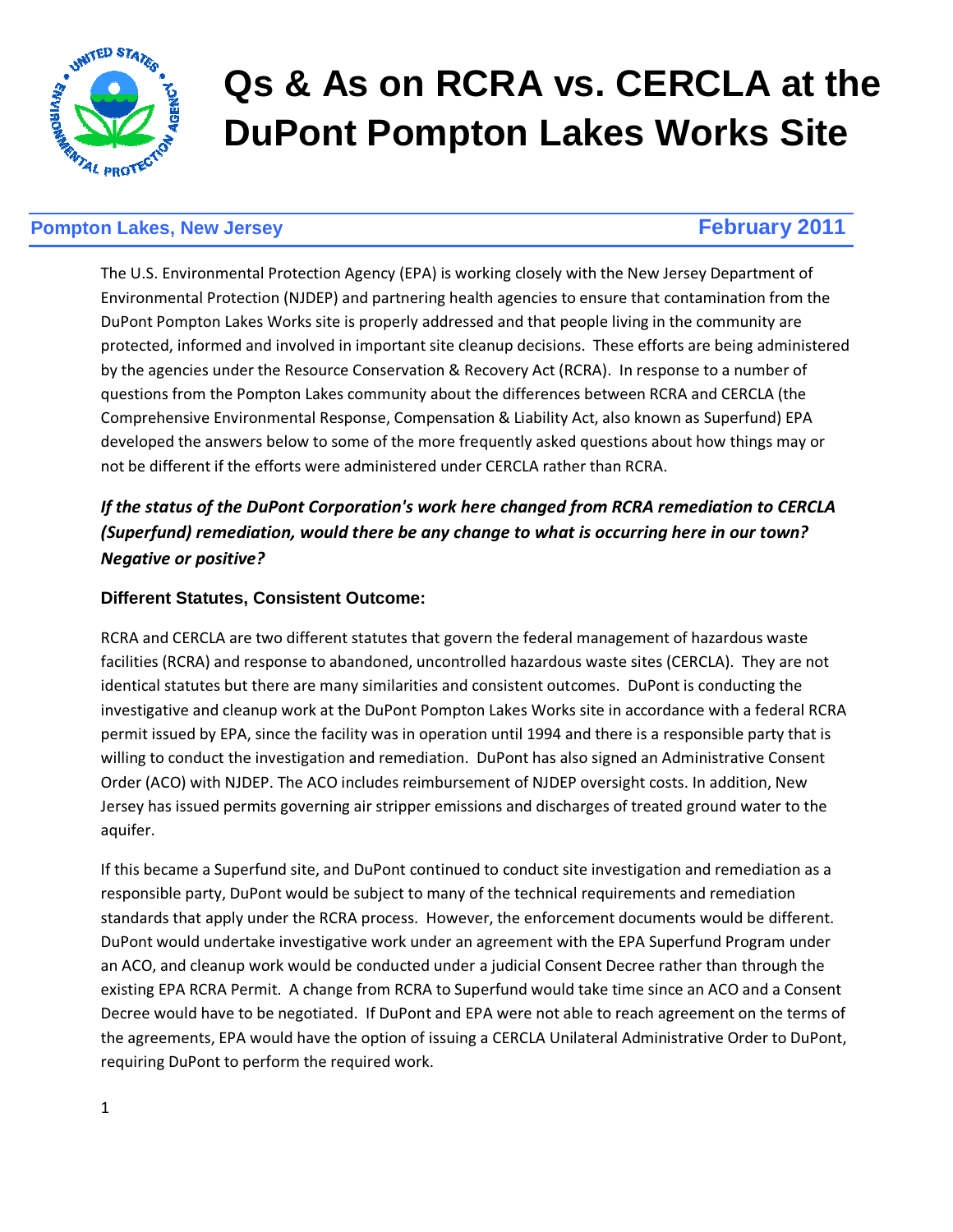# **Similar Process, Different Nomenclature:**

The Superfund program uses different terminology from the RCRA process. For example, in CERCLA a field investigation (with sampling) is called a "Remedial Investigation" (RI) and an evaluation of the relative feasibility of different remedy options is known as a "Feasibility Study" (FS). In RCRA, these are a "RCRA Facility Investigation" (RFI) and a "Corrective Measures Study" (CMS). Under CERCLA, when the investigation has been completed and EPA is ready to select a cleanup plan, it issues a Proposed Plan identifying the preferred cleanup approach for the site or an element of the site (referred to as an "operable unit"). After soliciting public comment, EPA issues a final decision in a document known as the Record of Decision. The RCRA program relies on a permit modification process to incorporate the selected remedies but, also solicits public comment before a remedy is selected.

# **Public Outreach:**

Public outreach would be essentially the same at this site whether work is done under RCRA or CERCLA. The CERCLA process anticipates and encourages public involvement throughout the investigation and cleanup, and requires public participation during the selection of response actions. EPA develops a community relations plan, and makes documents available to the public throughout the investigation and cleanup in a public document repository, typically in a public library in the affected community. During the investigation and cleanup, EPA may also facilitate the formation of a Community Advisory Group (CAG). When EPA presents the Proposed Plan to the public, the Superfund program holds a public meeting, and prepares a transcript to record the comments. The public may also submit written comments during the public comment period. EPA then prepares a responsiveness summary to respond to the public comments, and that becomes part of the record for the remedy selection. This public comment process is somewhat similar for RCRA proposed remedies but, in routine cases may not be as comprehensive.

For the DuPont Pompton Lakes site, EPA has committed to making the public outreach and involvement similar to the process used in CERCLA, such as through formation of the CAG, assignment of a community involvement coordinator and holding of numerous public meetings. Many of these elements of public outreach are not required under RCRA, but EPA has decided they are appropriate for this site.

#### **Different Program Administration:**

Superfund is managed at EPA Region 2 by the Emergency and Remedial Response Division. The RCRA Corrective Action Program is managed by the Division of Environmental Planning and Protection. Both divisions report to the EPA Region 2 Administrator. Site technical staff and managers and legal personnel would likely change if the site were to be managed under CERCLA in the future.

# **Technical Assistance Differences:**

Under CERCLA, eligible community group(s) could be awarded \$50,000 in federal assistance funds for technical assistance to help the community understand site reports and decisions. The technical assistance grant (TAG) program is not offered under RCRA, however, the Technical Assistance Support for Communities (TASC) program is available under both CERCLA and RCRA. The TASC funding is not limited to \$50,000, although the assistance is managed by EPA's contractor rather than through a community group technical advisor under TAG.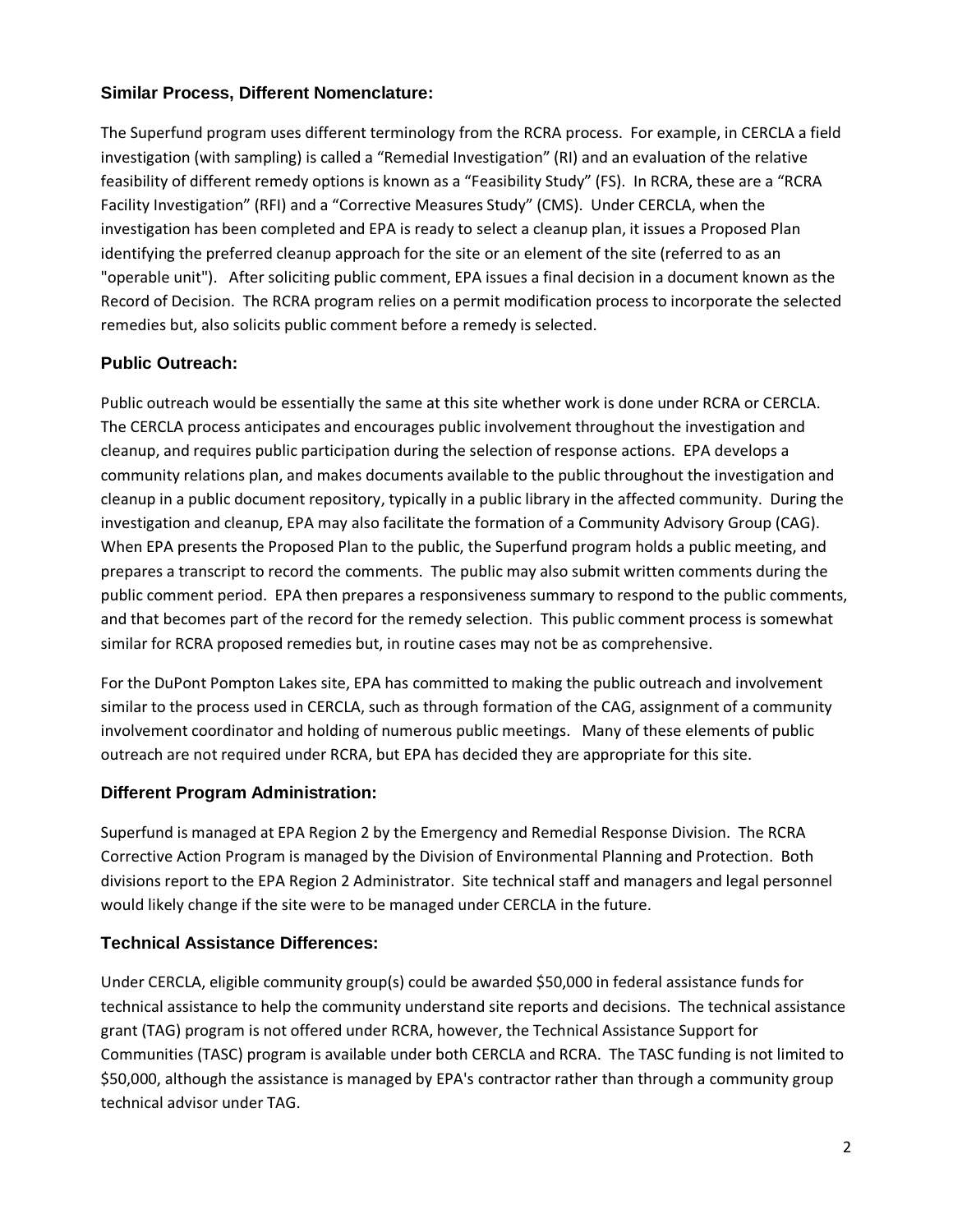# **Would our town receive Natural Resource Damages (NRDs) from the DuPont Corporation because of this change?**

Federal and state natural resource trustees could pursue claims for natural resource damages regardless of whether a site was being addressed by EPA as a CERCLA or RCRA site. Examples of federal trustees are the Department of the Interior (e.g., U.S. Fish & Wildlife Service) and the Department of Commerce (e.g., National Oceanic and Atmospheric Administration). The trustees, and not EPA, perform natural resource damage assessments and pursue claims, according to their statutory authority.

# **Would the federal government buy our homes or move us during the remediation?**

Section 104j of CERCLA limits the acquisition of real property, which is necessary as part of a permanent relocation, to only that property that the President determines is "needed to conduct a remedial action ..." EPA does not have authority to acquire property for relocation under a CERCLA removal action (a short term, urgent or time sensitive type of cleanup). Thus, EPA can incorporate relocation into a CERCLA remedial action only when EPA has made a finding that relocation of residents is required to successfully conduct the remedial action.

At the DuPont Pompton Lakes site, the installation of the vapor mitigation systems in the plume homes at DuPont's expense as part of the RCRA cleanup is providing an effective remedy from any real or threatened vapor intrusion. For the long term RCRA remediation, a ground water remediation pilot will test enhanced anaerobic bioremediation to treat the contaminants, and if the pilot is successful, remediation of the ground water contaminant plume will commence within a couple of years. EPA does not anticipate that it will be necessary to relocate residents during the implementation of the long term remedy. Conducting the cleanup under CERCLA rather than RCRA would not lead to a different result.

Note that relief from real or perceived reductions in property values because of vapor intrusion does not provide a legal basis for relocation under the Superfund program.

# **Are there more stringent standards for the remediation under CERCLA that DuPont would be held to if we change? Or do Federal standards supersede the NJDEP standards here already**

There is broad overlap in the process for establishing cleanup standards under CERCLA and RCRA. Both programs stress protection of human health and the environment, and both require that a cleanup meet applicable substantive provisions of State law. The sediments in Pompton Lake do not exceed human health standards, so standards for the dredging are being set based on ecological considerations. The long and short term remedial actions being carried out under RCRA at the site would be consistent [with the kind of remedial actions that would likely be required under CERCLA].

# **Can the USEPA request a thorough investigation of the entire site (all areas of concern) without changing the status?**

Yes. Under RCRA, EPA can require investigative work or submission of information it determines necessary to effectively remediate the site. EPA has been doing this. EPA has incorporated the required plans and reports and schedule into the federal RCRA permit that DuPont must comply with or risk penalties.